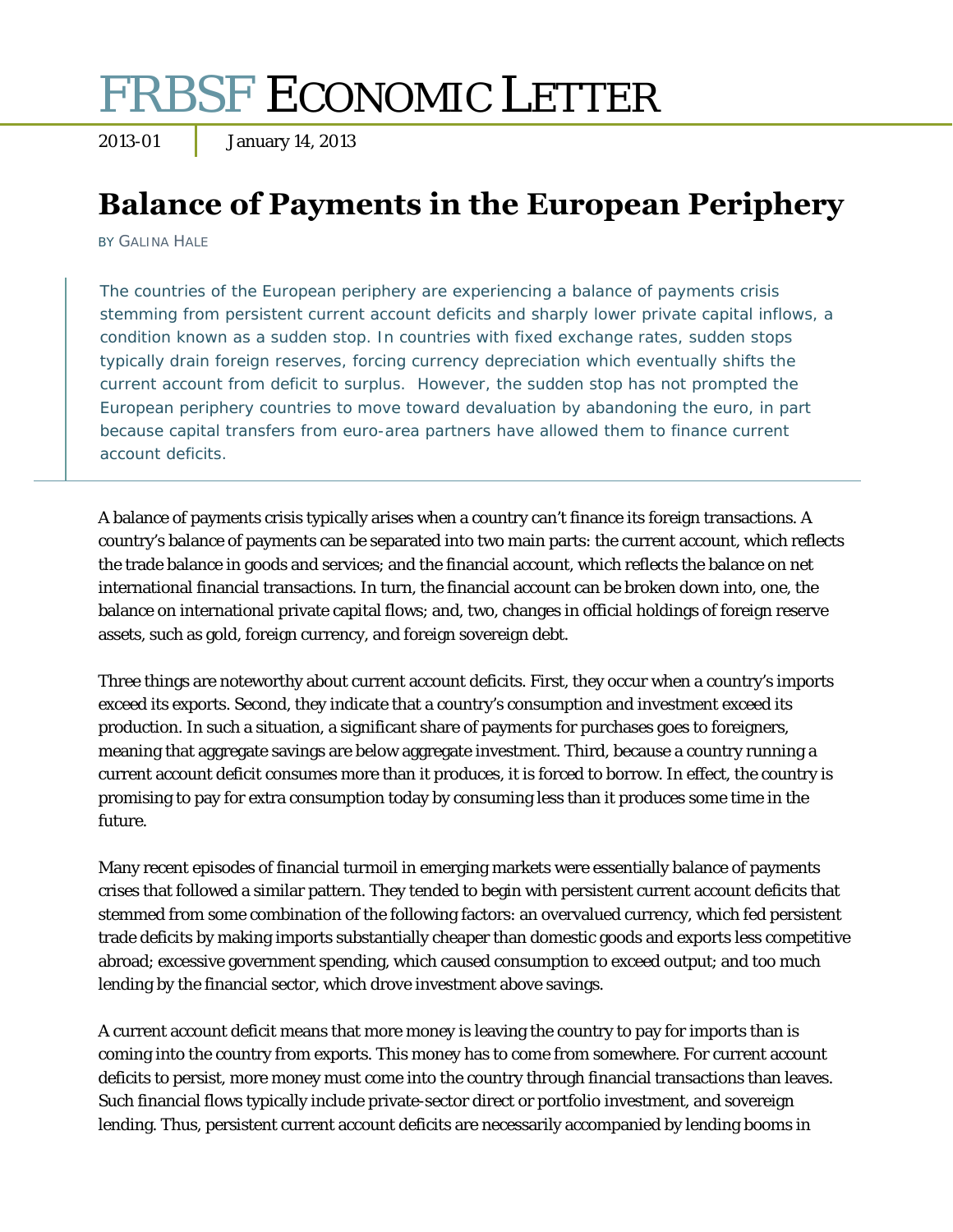which the government, the financial sector, or both borrow too much from foreign creditors. This heavy borrowing further aggravates the factors that cause current account deficits in the first place.

If the government of a country with a large current account deficit allows the value of its currency to be determined by the market, dangerous imbalances are less likely to develop. When capital inflows are insufficient to finance deficits, the country's currency will tend to depreciate. In turn, currency depreciation will make the country's exports more competitive and trim the deficit. However, if the government maintains a fixed exchange rate, as happened in most emerging-market financial crises, no adjustment can take place. Heavy foreign borrowing and large current account deficits can grow unchecked.

A country consuming beyond its means only runs into problems when it can't borrow anymore. As one banker famously put it, "It is not speed that kills. It is the sudden stop" (Dornbusch et al. 1995). Foreign capital inflows may come to a sudden stop for a variety of reasons. These can include global shocks; an increasingly burdensome interest rate on the debt of heavily indebted countries, known as "debt intolerance" (Reinhart et al. 2003); or concerns about whether a fixed exchange rate can be sustained, which prompt speculative attacks on the country's currency. The left panel of Figure 1 illustrates this sudden stop scenario. As foreign capital inflows dry up, current account deficits must be financed by drawing down official foreign reserves.

A balance of payments crisis turns into a currency crisis when the government is no longer able to defend the fixed exchange rate. The currency is either devalued or allowed to depreciate by letting it float on the open market. Depletion of reserves may trigger a very powerful and rapid speculative attack against the currency as traders try to take advantage of what they believe will be an inevitable devaluation or depreciation, a dynamic famously described by Paul Krugman (1979).

The left panel of Figure 1 depicts a balance of payments crisis with an exchange rate adjustment. **Currency** depreciation allows the current account balance to adjust from deficit to surplus. Imports instantly become more expensive, while exports become cheaper for foreign buyers, opening the way for a trade surplus. Domestic

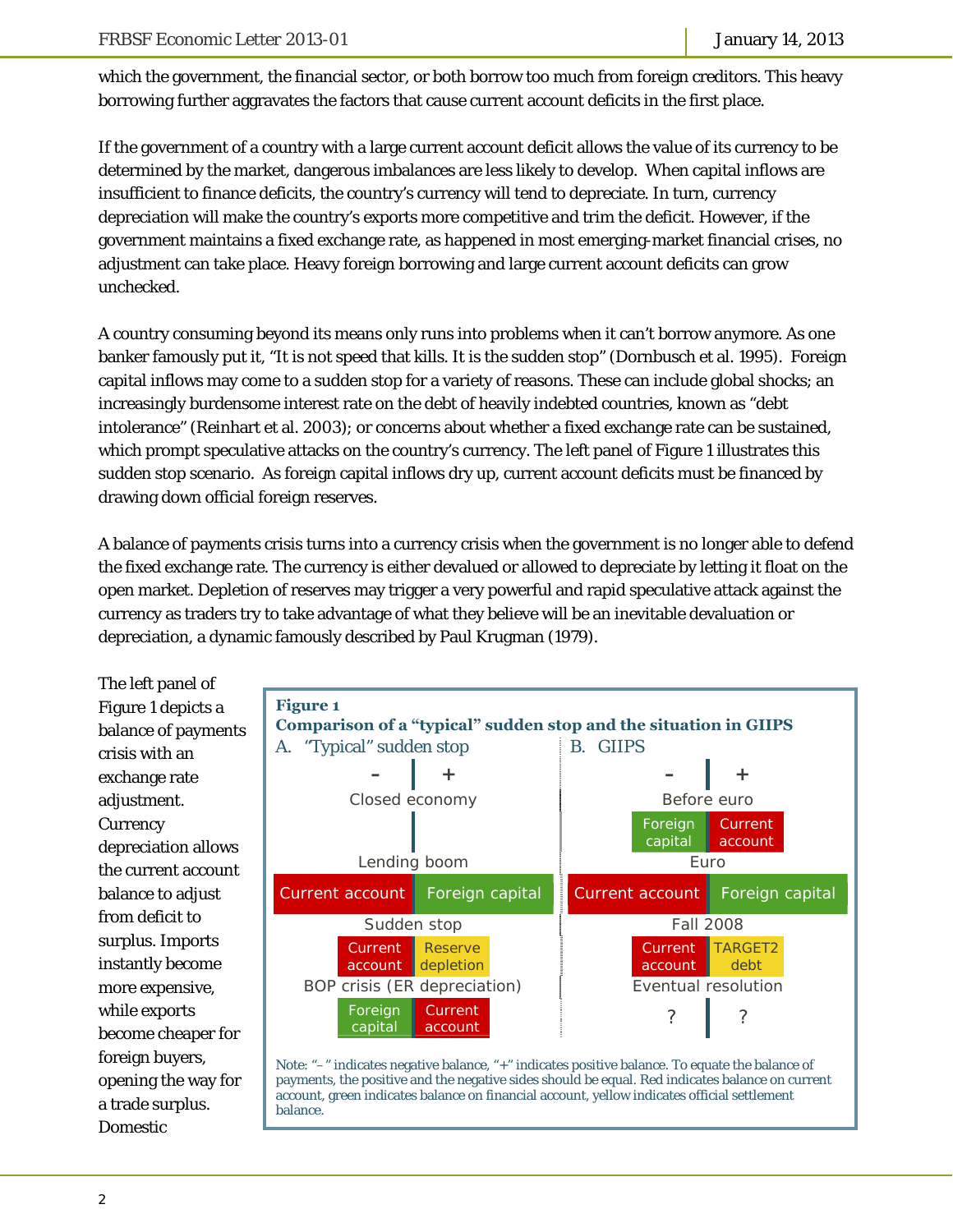consumption falls because wages don't keep up with the inflation triggered by currency depreciation. Capital flows out as debt to foreign creditors is repaid and foreigners cut back investment in the country (Dornbusch 2001). These adjustments are often extremely painful, typically occurring amid a deep recession, skyrocketing unemployment, and falling real wages. Yet, such adjustments are unavoidable when unsustainable current account deficits persist for years. Moreover, the heavier the foreign debt burden, the larger the inevitable adjustment.

#### **Developments in the European periphery**

The 1999 introduction of the euro set the stage for current account imbalances in some euro-area countries. A common currency reduced trade costs, thereby boosting overall trade volume. At the same time, labor costs rose in the periphery relative to core countries, especially Germany. As Figure 2 shows, this produced surpluses in Germany and widened current account deficits in Greece, Italy, Ireland, Portugal, and Spain (GIIPS), especially Spain. Figure 3 shows that, before the crisis, private capital flowed from Germany and other core euro-area countries into GIIPS, offsetting these rapidly growing current account deficits. The right panel of Figure 1 depicts this situation.

The 2007–08 global financial crisis hit cross-border capital flows hard, but GIIPS were not initially affected more than other countries. However, in 2009–10, a sudden stop in private capital flows took place as it became apparent that the sovereign debt of some periphery countries might not be sustainable. The credit ratings of Greece, Portugal, and Ireland were marked down, and spreads on their government debt relative to German debt began to rise. If these countries had not been euro-area members, their current accounts would have adjusted, most likely through a currency crisis and rapid



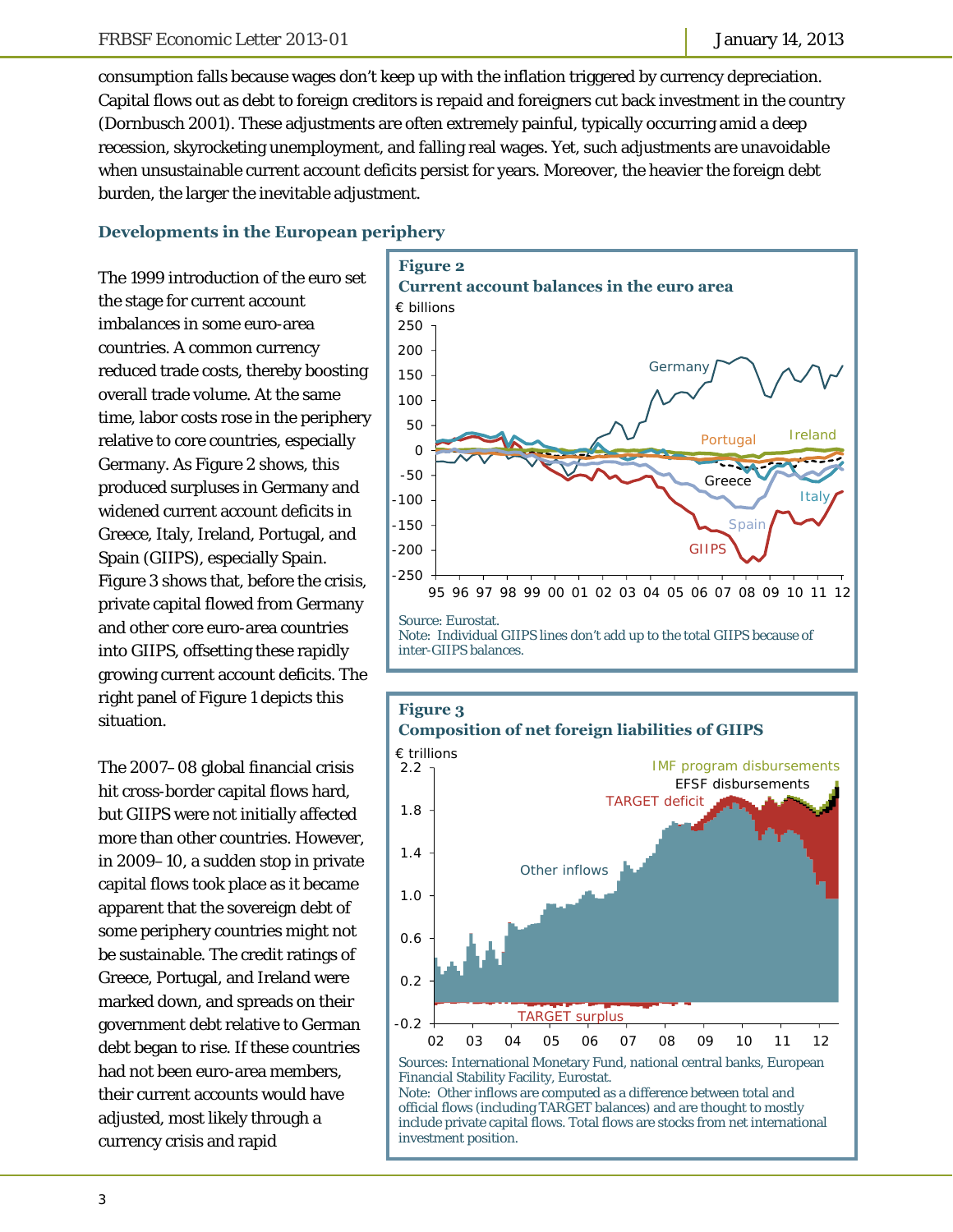depreciation. Instead, these countries remained in the euro area and continued to run current account deficits, despite rapidly falling private capital inflows, and, in some cases, capital flight.

How was that possible? In essence, public capital replaced private capital. As private capital flows to GIIPS fell, they were replaced by growing liabilities of the central banks of GIIPS to the European Central Bank and the central banks of individual euro-area countries, a network known as the Eurosystem. This flow took place within the Eurosystem's unified interbank payment network for cross border transfers, known as TARGET2. Figure 3 shows how TARGET2 liabilities of GIIPS replaced private capital flows. In terms of balance of payments accounting, this can be thought of as an accumulation of negative balances on the official foreign reserves account of GIIPS. By contrast, emerging market countries that went through balance of payments crises did not have this option. The ability to continue running current account deficits without private capital inflows has allowed GIIPS to avoid balance of payments crises, giving them opportunities to gradually adjust their external accounts.

Of course, gradual current account adjustment is generally preferable to abrupt rebalancing. This is especially true for GIIPS because exchange rate adjustment is not an option as long as these countries remain in the euro area. Nevertheless, to greater or lesser extents, the European peripheral countries have to go through painful adjustments similar to those experienced by other countries in the throes of balance of payments crises. For current accounts to return to surplus, the competitiveness of GIIPS within the euro area must be restored, which means wages have to fall relative to those in Germany.

Some of these adjustments have already taken place over the past two years. As Figure 2 shows, current account deficits of GIIPS have shrunk. Except in Italy, real wages have fallen about 5% since 2010, and a lot more in Greece. However, for GIIPS to return to sustainable growth paths, further adjustments may be necessary. In previous emerging-market balance-of-payments crises, current account reversals were as much as three times larger than the adjustment registered so far by GIIPS. In some cases, real wages plunged 20–25%. In addition, the sovereign debt and banking problems of GIIPS must still be resolved. In a sense, the ability to accumulate negative balances through the TARGET2 system has bought GIIPS time to make their external accounts sustainable gradually rather than abruptly in a crisis.

## **Conclusion**

Greece, Italy, Ireland, Portugal, and Spain are going through balance of payments crises stemming from persistent current account deficits and net private capital outflows. These crises are like the sudden stops in capital flows that have previously taken place in some emerging market economies. Traditionally, such crises triggered currency collapses, which restored external accounts to sustainable paths. For GIIPS, that can't happen as long as they stay in the euro area. However, the ability of GIIPS to accumulate negative balances in the Eurosystem's TARGET2 accounts allows these countries to follow an orderly and gradual path to sustainable external accounts.

*[Galina Hale is](http://www.frbsf.org/economics/economists/staff.php?ghale) a senior economist in the Economic Research Department of the Federal Reserve Bank of San Francisco.* 

#### **References**

Dornbusch, Rudiger. 2001. "A Primer on Emerging Market Crises." NBER working paper 8326. http://www.nber.org/papers/w8326.pdf